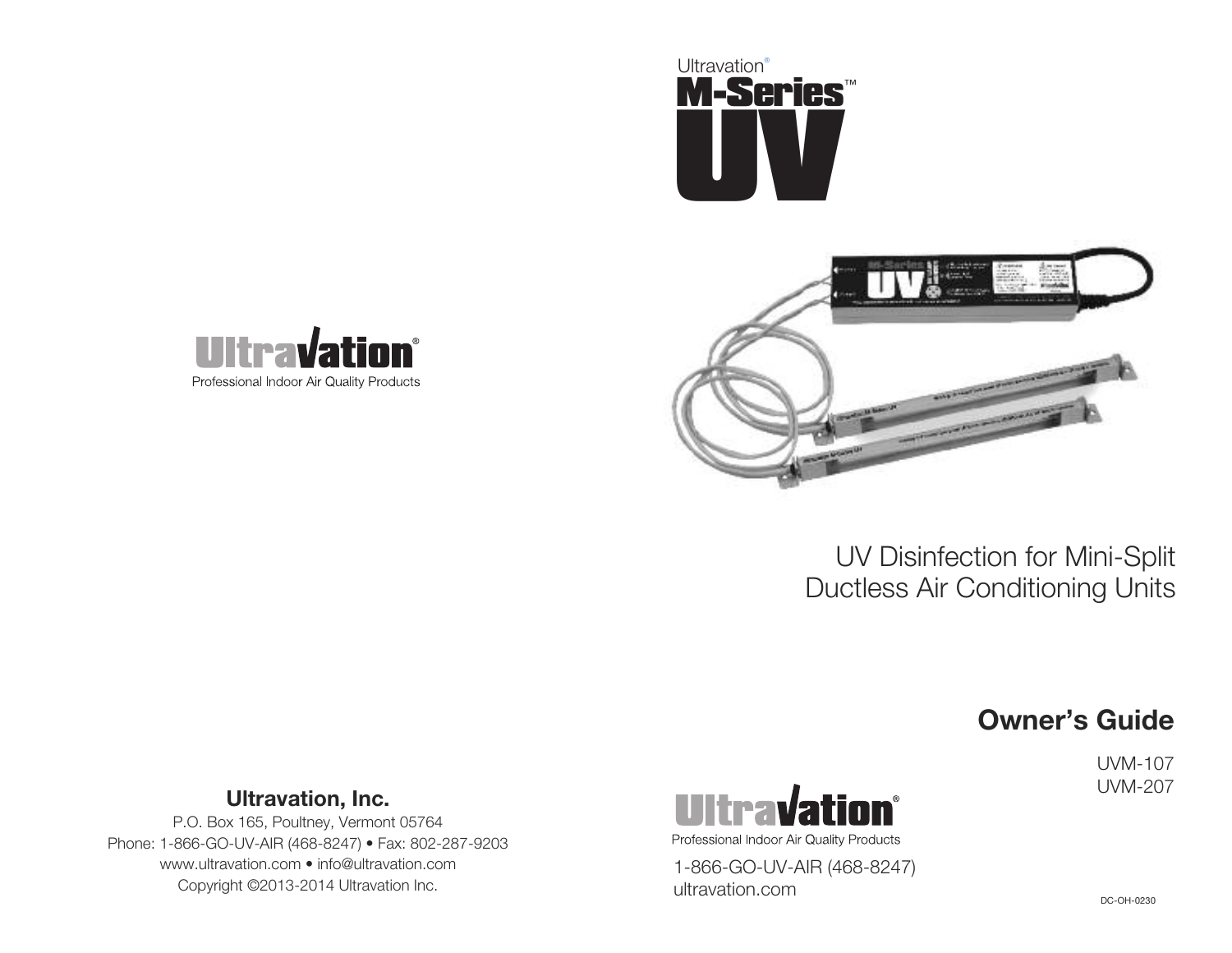# Thank you for purchasing an Ultravation® Professional Indoor Air Quality Product

## **M-Series UV – UV Disinfection for Mini-Split Ductless Air Conditioning Units**

#### **Package Contents:**

- UV lamp(s) with mounting bracket/shield
- Single lamp use adapter
- 120-240 VAC power supply with diagnostics • Manual
- Warranty Card

## **SAFETY PRECAUTIONS:**

It is recommended that this unit be installed and maintained by a trained technician.



**WARNING: UV Hazard. Always protect eyes from ultraviolet light.**

**NEVER look at UV lamps in operation. Unplug or disconnect power before re-lamping or servicing.**



**WARNING: Severe eye damage or temporary blinding may occur.**



**WARNING: DO NOT operate outside of A/C unit. Mount lamp module accordingly first.**



**WARNING: No openings in HVAC system are allowed which would give direct line-of-sight to the UV light. It is normal to see reflected blue light depending on installation.**

In the event of accidental breakage or replacement of the ultraviolet lamp, please ensure that the lamp is disposed of in accordance with local and state environmental laws regarding fluorescent lamps containing mercury.

**Notice:** All wiring inside air handling system in direct line of site of the UV lamp must be shielded with aluminum foil tape or equivalent non-combustible material. When installing this unit, select a mounting location that prevents ultraviolet light exposure of plastic components with unknown resistance to ultraviolet light. Ultraviolet light may cause color shift or structural degradation of plastic components.

## **Warranty**

Ultravation warrants this product against any defects in the UVC lamp power supply for a period of three years after date of consumer purchase, with the exception of the ultraviolet lamp, which is warranted for a period of one year after date of consumer purchase.

This warranty does not include damage to the unit from accident, misuse or improper installation. If this product should become defective during the warranty period, Ultravation will repair or elect to replace the product free of charge.

Ultravation will return repaired or replaced warranted products pre-paid, provided that the product was delivered pre-paid. Ultravation shall have no responsibilities for charges incurred by the customer for installation or removal of warranted items. Liability is limited only to the replacement or repair of this product.

This warranty gives you specific legal rights, and you may also have other rights, which vary from state to state. All returns must be accompanied by a return authorization number, which may be obtained by contacting Ultravation, Inc.

## **Ultravation, Inc.**

P.O. Box 165, Poultney, Vermont 05764 Phone: 1-866-GO-UV-AIR (468-8247) • Fax: 802-287-9203 www.ultravation.com • info@ultravation.com Copyright ©2013-2014 Ultravation Inc.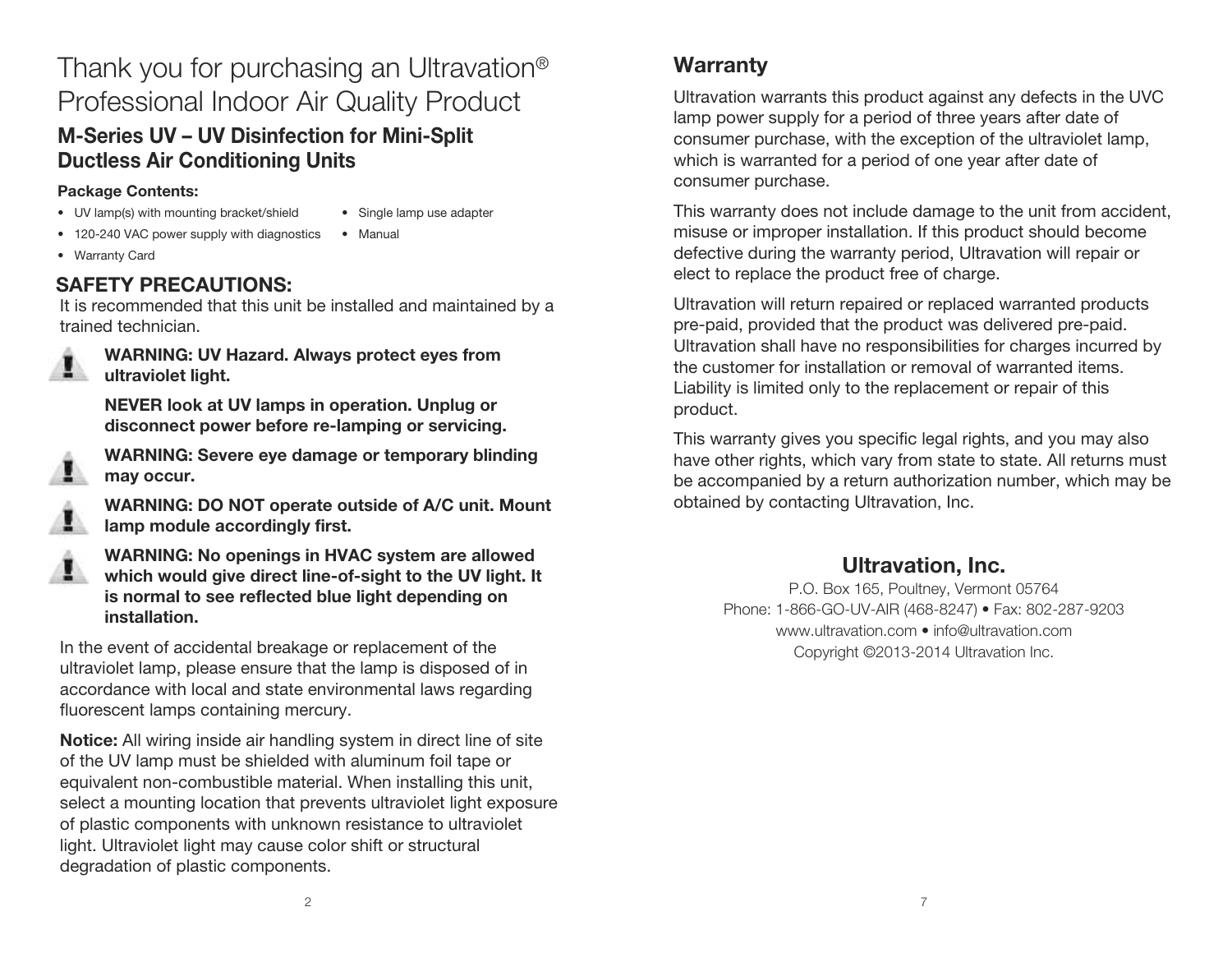## **Troubleshooting**

Ultravation® UV disinfection equipment is designed to provide many years of trouble free operation. In the unlikely event of a problem, please contact your local HVAC professional or Ultravation directly. Before calling for service, you should have the model number, serial number, and purchase date.

If you are troubleshooting the unit, please check the following:

- Verify if in fact the UV lamp(s) is on or off—but never look at a UV lamp in operation! You can safely confirm operation by viewing the LED display on the power supply.
- Verify the unit has power. Check voltage requirement on power supply label and confirm proper power is supplied.
- Be sure lamps are securely plugged into their sockets, no loose wires, and in the correct orientation. (See page 4 and 5 of this manual.)
- If possible install a new lamp to determine whether the problem is the lamp or the power supply.

**Remember: DO NOT look at UV light without proper eye protection.**

### **System Display**

- When the **red light is flashing**, the lamp(s) need to be replaced.
- The **green light** indicates normal operation.
- A **beeping sound** will be heard when the red light is flashing. The audible alarm (only) automatically stops after 20 minutes.



#### **Maintenance**

#### **Never perform maintenance on the UV unit without disconnecting power.**

Typical maintenance consists of replacement of the ultraviolet (UV) lamps. UV lamps undergo a photochemical process during operation, that slowly reduces the amount of UV light generated to disinfect the air and surfaces. For optimum disinfection, UV lamps should be replaced annually. (See below: "Important Information about UV lamp replacements".)

When installing new lamps, ensure that the lamp glass is free from any fingerprints or debris, as this may alter the path of the UV energy. Use rubbing alcohol and a dry cloth to remove any surface contamination.

#### **Important information about UV lamp replacements**

Replace UV lamps each year to maintain optimum effectiveness in keeping the air conditioner interior parts free of mold and other bio-growth. After two-years germicidal effectiveness will have diminished and the unit will automatically shut off until the lamps are replaced.

#### **Lamp replacement**

- 1. Disconnect power to mini-split system.
- 2. Refer to installation instructions, reversing them as needed for expired lamp removal and re-installation.

### **REPLACEMENT PARTS AND ACCESSORIES**

7" UVC Lamp ........................................................UVM07URL